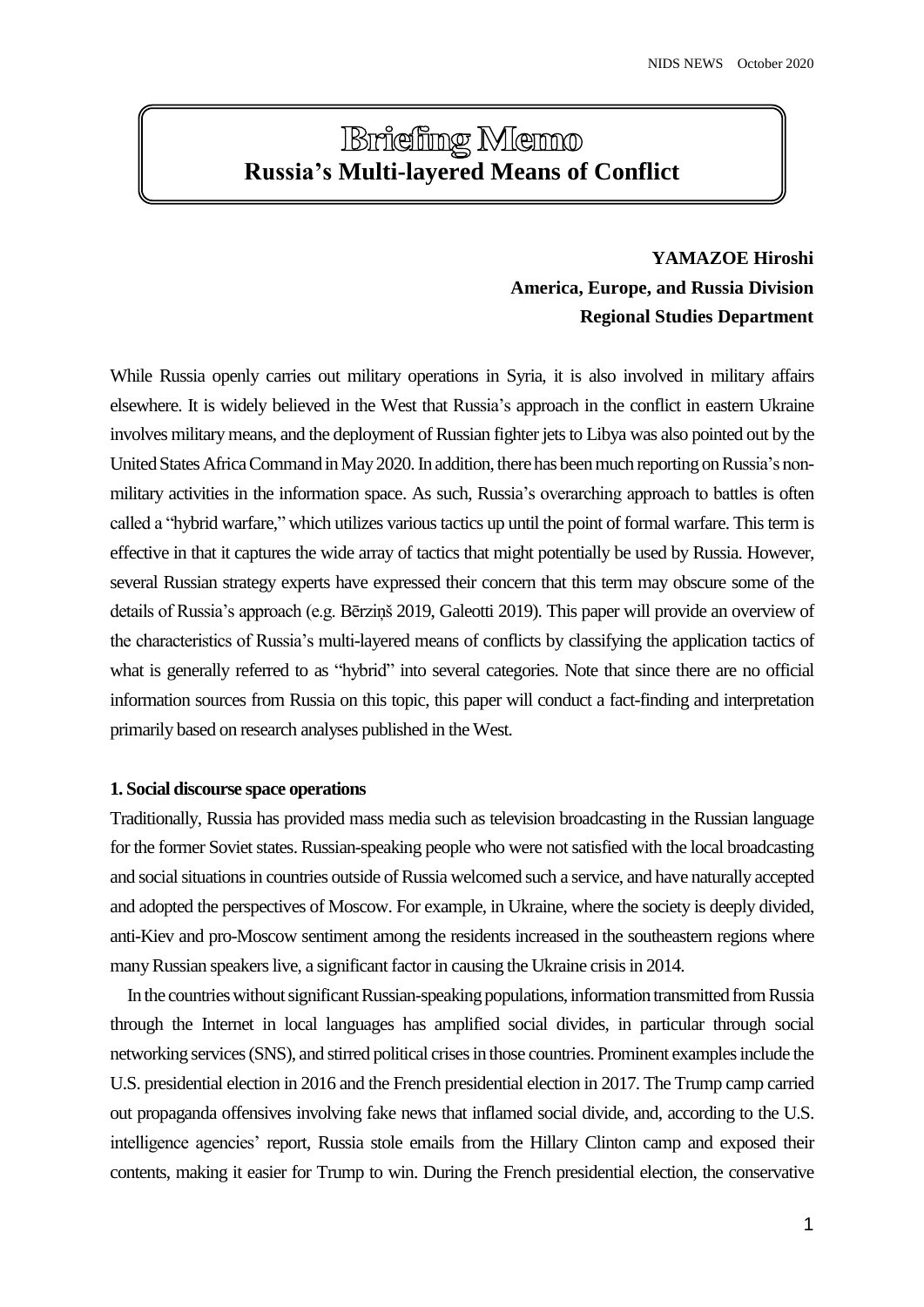candidate Marine Le Pen, who advocated against the EU and existing politics, exhibited a close relationship with President Putin and had a meeting with him in Moscow. Furthermore, fake news targeting presidential candidate Emmanuel Macron was disseminated, and Macron tightened relevant regulations after his victory, having viewed the Russian disinformation source as a problem.In 2016, fake news that "a Russian girl was assaulted by immigrant Muslims" was disseminated during the period leading up to the election in Germany that year. Authorities immediately denied such a claim, but the condemnation of the then administration's immigration policy had already spread, distorting policy debates. The mechanism of SNS supplies users with information according to their preferences rather than from sources less preferred. Therefore, the users are more likely to reinforce their biased views by using SNS than by watching mainstream media, which issubject to restraint of objective verification and contains opinions from multiple sides of issues. If fake news that is not easily identified as of Russian origin spreads on SNS through automated accounts (e.g. "troll" and "bot" accounts), viewers of the content from these accounts end up strengthening their own existing prejudices and societal divisions worsen.

This strategy, termed an "influence operation" and "disinformation campaign" in recent years, employs new technologies. However, it has been pointed out the basic purpose and method of these tactics are in the same genealogy as "active measures" («активные мероприятия»), conducted by the KGB (Komitet Gosudarstvennoi Bezopasnosti or Committee of State Security) during the Soviet era (Kuzio & D'Anieri 2018, Sasaki 2020).

The advantage of employing this strategy is that Russia can expect the unity of its targeted country's societyto be weakened and the foundation of hostile attitudes and behavior towards it, orthe amplification of room for its intervention without the financial and human cost of a military operation and the risk of a military conflict. However, as a disadvantage, if Russia is identified as the source of such disinformation, it will likely spark calls for retaliation. In addition, the effectiveness of the strategy will decline as the opponent's society becomes accustomed to the technique or strengthens defensive measures.

#### **2. Proxy forces**

If a social divide in a country becomes a serious issue and the call to destroy existing systems intensifies, separatist movements may occur. Since the Kremlin can indirectly command and use these movements, such groups are called "proxy forces" in this paper.

Such a movement grew in 2014 as a separatist and independence movement in Ukraine. The Crimean Peninsula traditionally has many residents of Russian descent who were strongly dissatisfied with the treatment they received in Ukraine. These people could easily support a position that the peninsula should be returned to Russia, having originally been part of it. They were influenced by the media, which was to some extent promoting this discourse. In February of that year, political change occurred in the capital Kiev and the rumors about the repression against the Russian language spread, boosting the momentum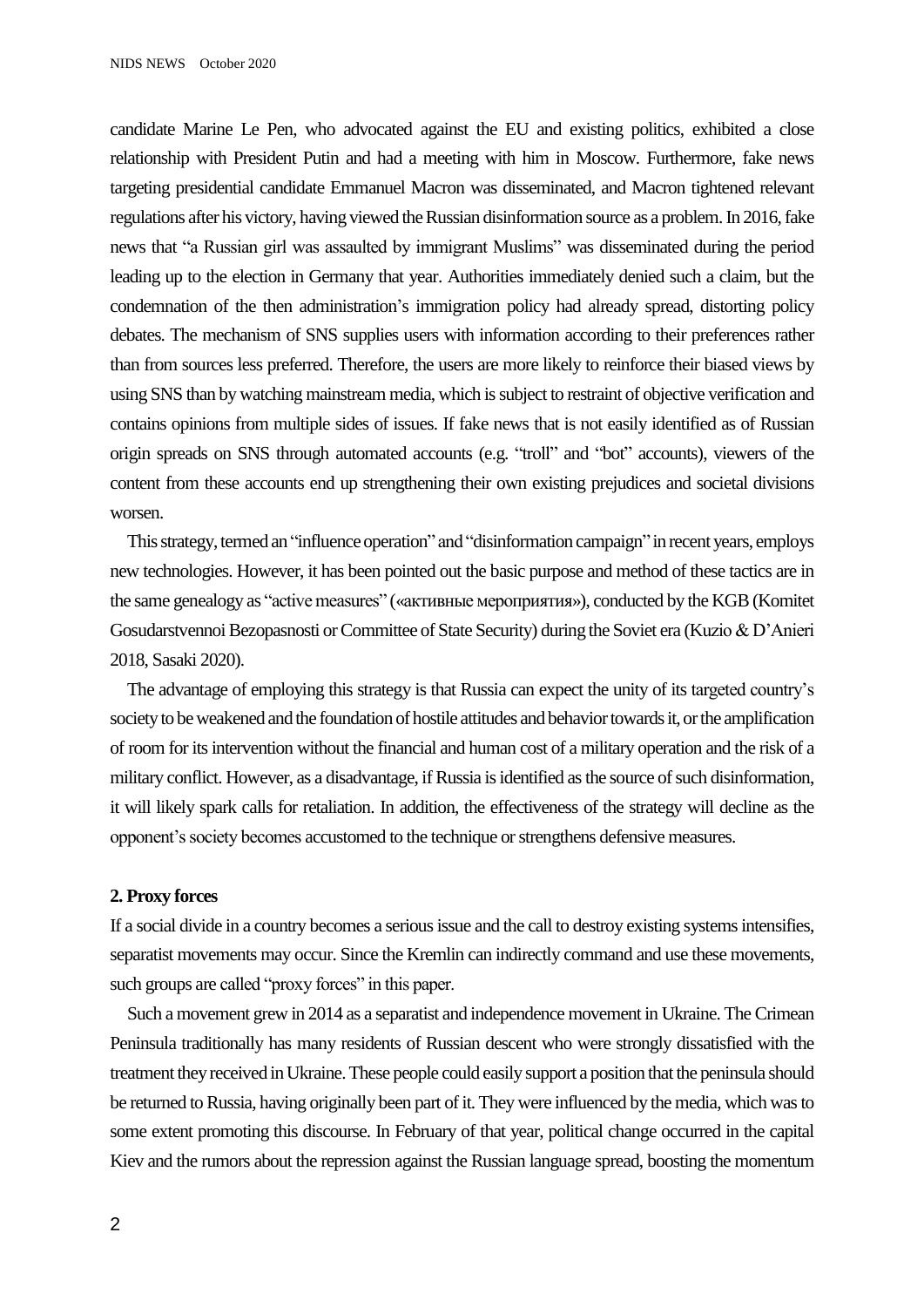of voices advocating for separation from Ukraine. Local proxy forces then took power by replacing the prime minister with Sergey Aksyonov and followed the procedure to hold a referendum. Based on its results, the Russia Federation annexed the Autonomous Republic of Crimea and the City of Sevastopol. As described later, military units under the command and control of Moscow also worked in the movement, but the major factor that enabled Russia's annexation was an environment in which proxy forces were able to politically manoeuver.

Similarly, in the conflict in eastern Ukraine, ongoing since April 2014, the main actors are local proxy forces. The social divide within Ukraine is deep, and the movement against Kiev intensified in the regions where Russian is the dominant language. While the movement calmed in the Odessa Region in the southwestern and the Kharkov Region in the northeast, it developed into an armed conflict in some parts of the Donetsk Region and the Luhansk Region. The movement was led by anti-Kiev, pro-Moscow Ukrainian residents and proxy forces led by Russian activists such as Igor Girkin (also known as Igor Strelkov), which became anti-government forces with the support from Moscow.

The Malaysian Airlines plane crash in July 2014 was reportedly due to surface-to-air "Buk" missiles brought from Russia. It seems that proxy forces with little combat experience misidentified the plane as a Ukrainian military aircraft and shot it down.If this is the case, the crash was an accident attributable to the proxy forces not being under the command and control of the Kremlin. In addition, with the proxy forces alone, they were going to be subdued by the Ukrainian Army.

The Wagner Group is a private military company and an example of a force which Russian command and control can more easily reach than such proxy forces as mentioned above. As these armed groups are illegal in Russia, the Ministry of Defence of the Russian Federation and other agencies deny involvement. However, in Syria, while the official Russian Armed Forces mainly operate the air force to reduce the risk of death in action, mercenaries from Wagner engage in ground operations to complement the regular forces. During a battle in Deir ez-Zor Governorate in February 2018, the U.S. Armed Forces carried out an attack after having confirmed through their channel with the Russian Armed Forces that the official Russian forces were not present in the targeted area. However, Wagner combatants were killed and injured. Although the Russian government denounced the attack conducted by the U.S. military, it took no retaliation measures, which would have been necessary had the Russian Armed Forces been attacked. The government of Russia can employ Wagner combatants, who receive training in line with the official Russian Armed Forces, in dangerous operations as pieces for battles, and the government can cut them off if needed.

From the perspective of the Kremlin, the advantage of using proxy forces is that the Russian government can let them conduct dangerous operations without being held responsible domestically for major losses such as death in action. The Kremlin can also secretly start, and end the operations with no public responsibility if an operation fails. However, major disadvantages include difficulties in securing their warfighting ability, and that they cannot be put under direct command and control of the Kremlin.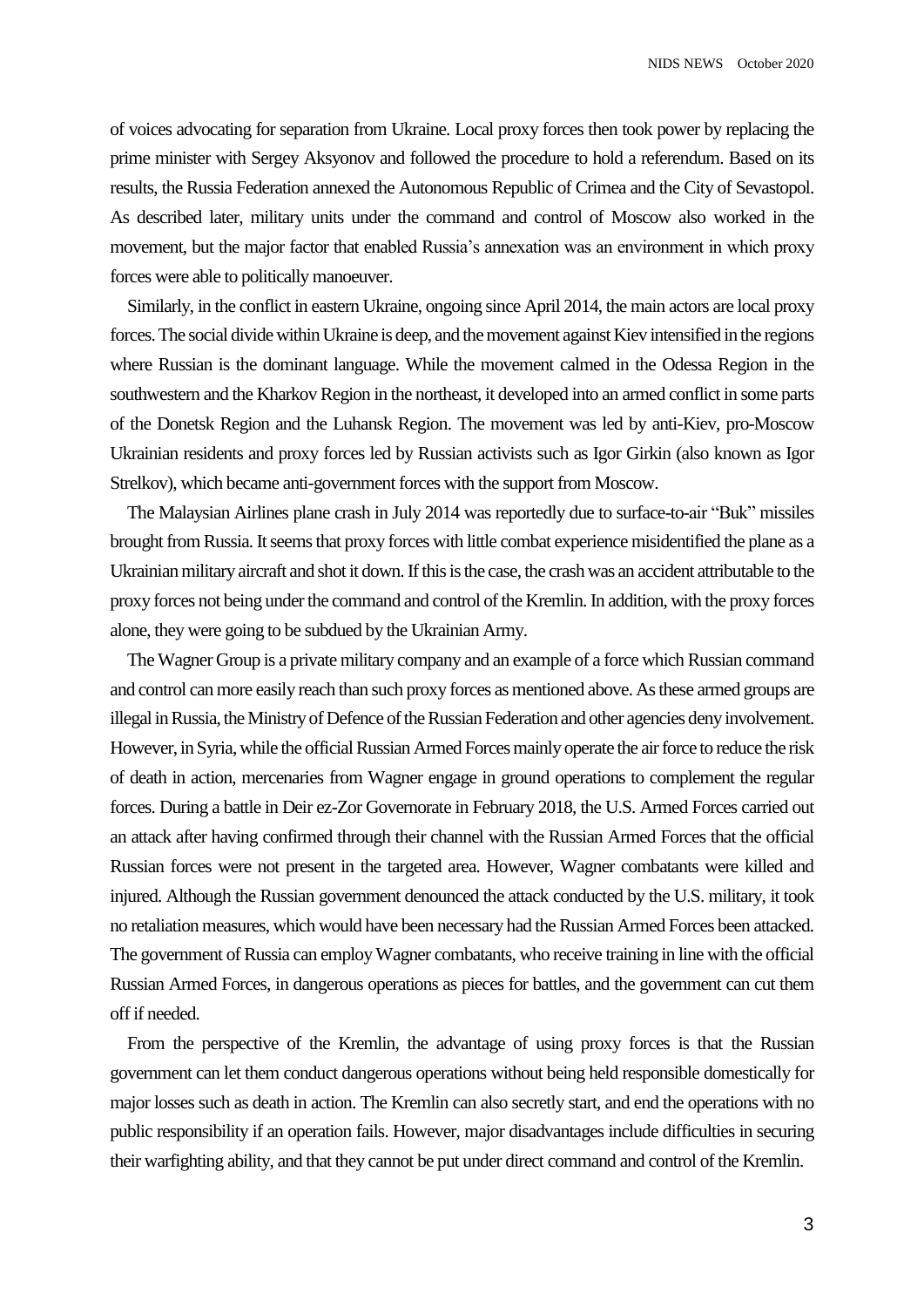#### **3. Covert elite units**

In the Crimean Peninsula inFebruary and March 2014, the elite units under the command of Russia made covert operations complementing the political manoeuvering by proxy forces. Naval infantries that belonged to the Russian Black Sea fleet and were stationed at the port of Sevastopol due to an agreement with Ukraine were the first unit sent to target areas, followed by Special Operations Forces from mainland Russia. Since they acted as a discreet unit without wearing any identification, the Russian government took a stance that regarded them as vigilantes among local residents. In the West, they were called "little green men," and in Russia, they were called "polite people" «вежливые люди». While these forces besieged government buildings and a Ukrainian military base to hold the move of the opponents, the local proxy forces completed political maneuvering. In April, President Putin remarked, "Our military unit cooperated in order to guarantee the free manifestation of the residents."

Proxy forces also engaged in battles in the eastern Ukraine conflict in the summer of 2014. However, they suffered losses to the Armed Forces of Ukraine due to their limited warfighting ability and resources. In August, when Ukraine's control over the region seemed complete, many mysterious trucks referring to themselves as "humanitarian supplies" entered from the Russian border and the rebel military forces regained momentum. Although this was not officially confirmed, elite units from the official Russian Armed Forces directly joined the battle and stopped the attack and advance of the Armed Forces of Ukraine. Then, in the beginning of September, President Putin proposed a ceasefire, and Ukraine had no other choice but to accept the proposal and abandon the fight.

The advantage of elite units is that they can be placed in direct command and control to achieve effective results. The disadvantage is that it is difficult for them to conduct many dangerous operations because soldiers taken as prisoners of war or killed in action will become a political issue. During fighting in summer 2014, Ukraine actually announced the identities of their prisoners of war as personnel of the official Russian Armed Forces. The Russian government responded by saying, "The soldiers went to the area to support the local residents at their will on holiday."

 If the number of these cases increases, domestic criticism grows, such as, "The Russian government denies the fact that its order caused the consequences of war prisoners and death in action, and is not dealing with them accordingly." Thus, the Kremlin needs to minimize covert operations by the units directly under its commands.

## **4. Large-scale official units**

In contrast with the covert operationsin eastern Ukraine, Russian military operations in Syria have been carried out openly since September 2015. This was a period when the Assad regime in Syria faced tough battles against rebel fighters, Europe was shaken by a huge influx of migrants, and the conflict in eastern Ukraine was reaching a stalemate. By fighting against "terrorists" at the request of the Syrian government,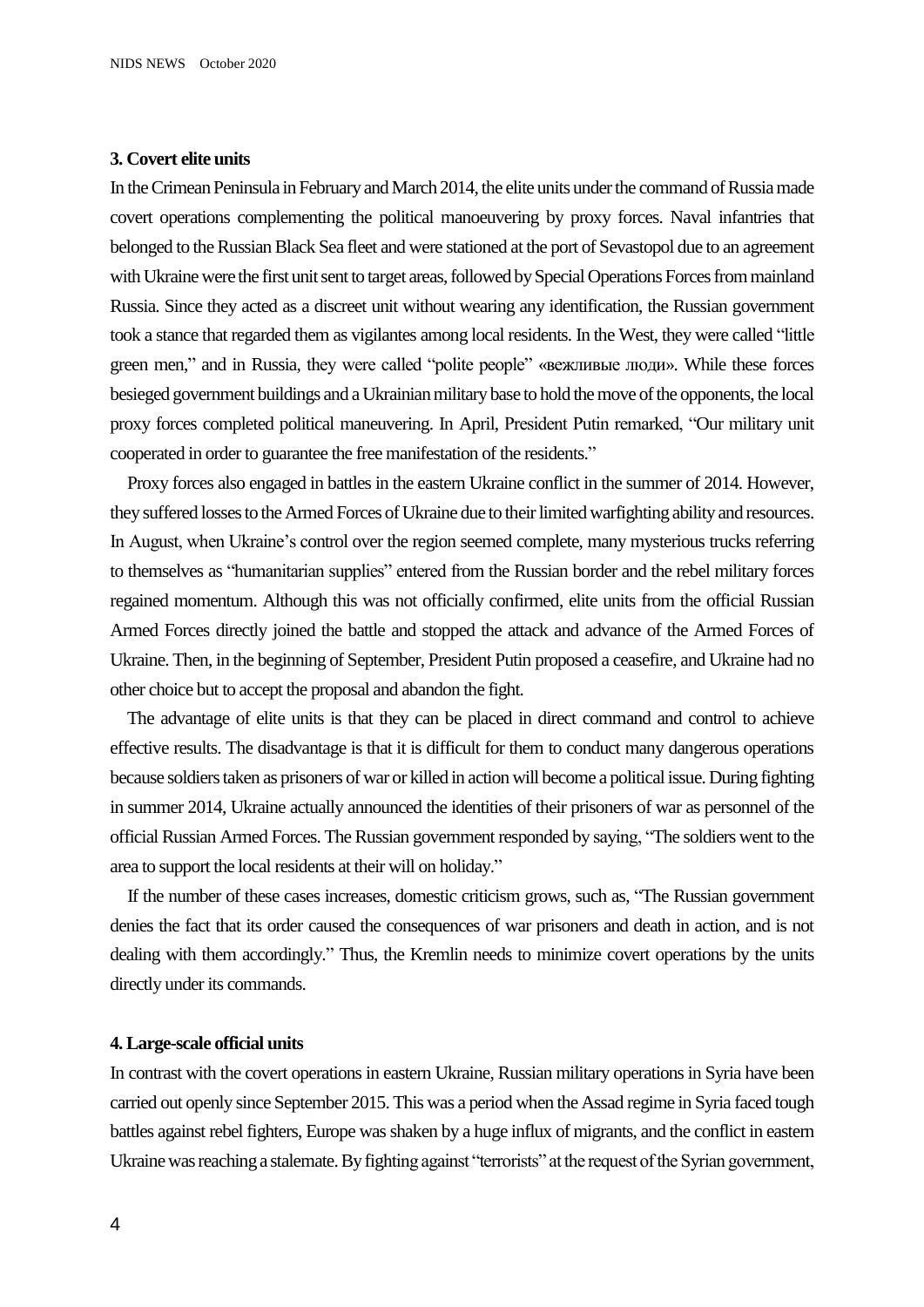the official Russian units weakened the power of extremists, which were a threat both domestically in Russia and internationally. Those operationsraised Russia's position mainly in the political dynamics of the Middle East. As long as the use of the official unitsis justified and the sacrifice of Russian soldiers in aerial attacks is minimized mainly in aerial operations, the Russian government can openly carry out military operations even in front of its citizens by giving honorary treatment to the small number of soldiers killed in battle.

Openly conducting operations in this way has direct effects on moving military and political situations in reality. In addition, even if the activities of official units do not lead to the execution of actual combat operations, they can make indirect "deterrent" effects. At the end of February 2014, the Russian Armed Forces conducted a mobilization of their units called "snap inspection" on the east side of the Ukrainian border. If the Armed Forces of Ukraine had escalated conflicts within the country, those Russian military units at the border might could have invaded the Ukrainian territory. When the battle intensified in February 2015, France and Germany quickly worked to implement the ceasefire agreement with Russia to avoid an escalation of the situation. Previously, Russia had officially sent its military units to Georgia in August 2008 and unofficially to eastern Ukraine in August 2014. Therefore, the possibility that Russia would dispatch a large-scale military unit was a realistic threat. Furthermore, in March 2015, President Putin remarked that he had "ordered that nuclear weapons be put into a state of combat readiness against the crisis in the Crimean Peninsula in 2014," which caused concerns that nuclear forces could be employed if the situation continued to escalate.

In addition, the capacity of Russian conventional forces made this an issue to nearby NATO member states. Now, we shall consider an imagined scenario in which a supposed social divide in Latvia progresses and proxy forces initiate an anti-government armed struggle. In response to this move, if Russia becomes militarily involved either unofficially or officially, local troops would be on their back feet, and NATO would be faced with a decision on whether to send reinforcements. However, Russia deploys highly sophisticated anti-ship missiles and anti-aircraft missiles in Kaliningrad (so-called "Russia's A2/AD"). Therefore, if NATO were to send reinforcements, it would need to be prepared for additional losses and take further escalation into consideration. If NATO did not send reinforcement, it would risk its collective defense deterrent and would be seen as a dangerous organization existing only to provoke Russia. If this situation did escalate, it would lead to the neutralization of Latvia or the collapse of NATO.

To prepare for this scenario, Latvia invited NATO's research base, NATO Strategic Communication Centre of Excellence, and has conducted research and practice on communication issues to protect society from social divide and maintaining unity. NATO has dispatched troops from member states to the Baltic nations and Poland, and has makes efforts to commit to strategic communication to protect the unity of NATO by sustaining the credibility of collective defense.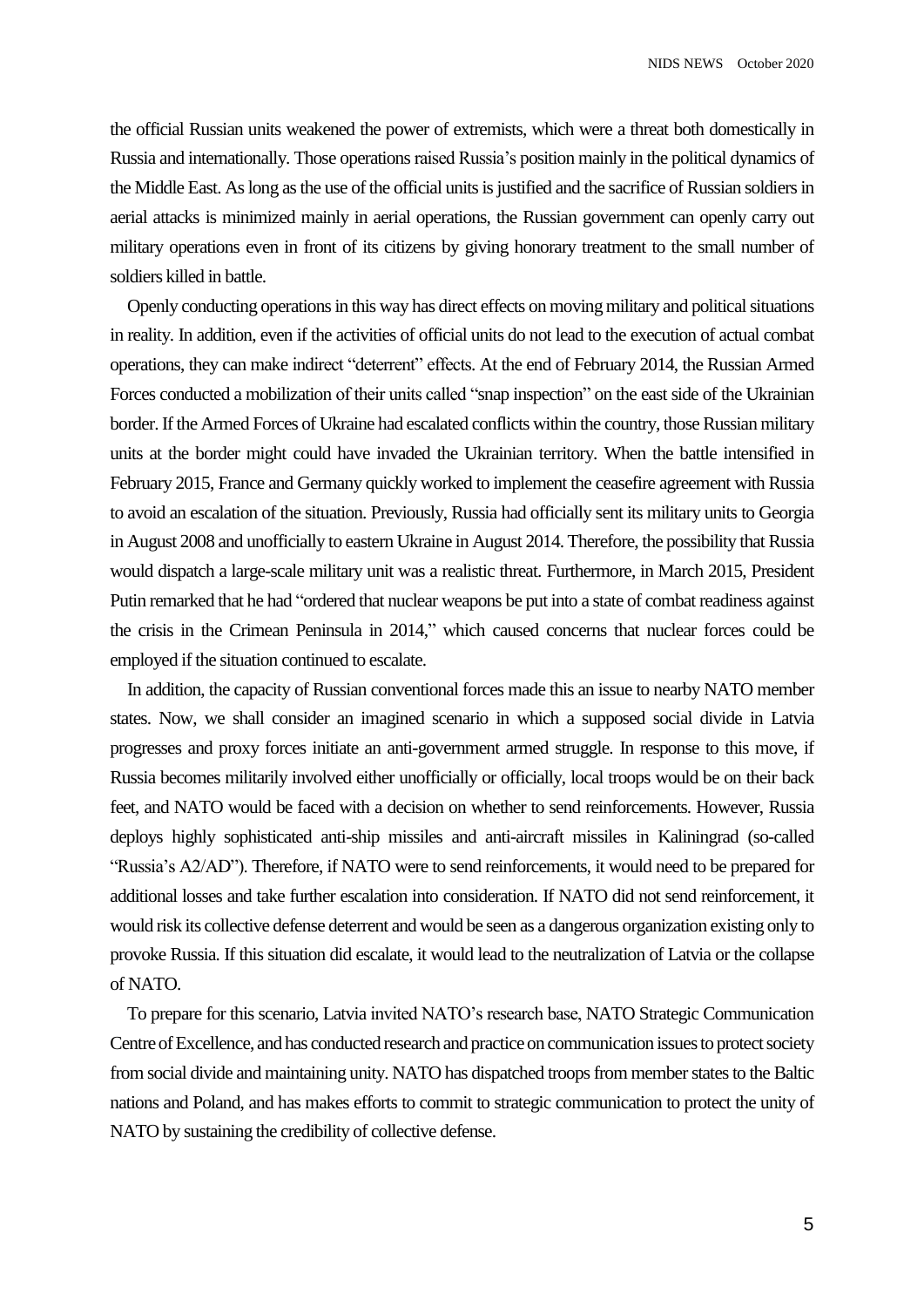#### **Conclusion: Internal control issues and the non-full employment of tactics**

As it has been discussed so far, Russia today employs multi-layered tactics depending on various purposes. While it is important to keep an eye on Russia's military capability, what is also required is to have the viewpoint regarding the ways in which different tactics are actually used according to different purposes. Although a full-fledged employment of large-scale military forces is unlikely in reality, recognizing the possibility that Russia can operate such military forces will have an effect in a conflict with low intensity.

In the previous sections, this paper described the process in which Russia would employ different tactics as if by escalating from non-military to large-scale military conflicts. However, this is just a simplified account made as a model to be used when considering such a possibility. There are, in fact, important points to keep in mind.

The first point is that the processes of decision making, strategy formulation, and command and control are not necessarily exercised in an organized manner.While each military unit, Special Operations Forces, and Main Intelligence Directorate of the General Staff (GRU) are placed within the Russian Armed Forces' chain of command, it is not necessarily easy to exercise effective command and control. In addition, the Federal Security Service of the Russian Federation (FSB) operates based on a completely different organizational culture. Conflicts over resources and authority, and competitive relationships can also be listed as a factor. President Putin is supposed to be the person with an ultimate control over these issues, but there are some emerging phenomena that will raise questions as to whether Putin is actually controlling them in an organized manner. In the beginning of 2020, President Putin started constitutional reforms with the aim to develop a system that would enable stable transfer of authority to the next generation. However, this initiative failed to transfer the authority and resulted in a mere constitutional amendment with miscellaneous contents. As another example, Alexei Navalny, an anti-government activist, left for Germany after having been poisoned and hospitalized to recover, and now he threatens the relation between Germany and Russia.This seems to represent the results of chaotic behaviors of each actor, rather than a failure of centralized operations.

Another point is that Russia does not always take the maximum hostile behavior by utilizing these conflict tactics, but it adjusts the employmentof the tactics according to the timing of relevant information. Before 2013, the Kremlin had placed an emphasis on diplomatic means and had been modest in its actions that would invite hostility of other countries. Based on the perception that its strategic interests were constantly being attacked, the Kremlin changed the attitude in 2014 and shifted it to the direction of inciting hostility and fear of other countries. Nonetheless, it is true that Russia has carefully controlled the employment of conflict tactics when it was the time to concentrate on domestic policy reform issues, or if there was room for demonstrating attitudes towards cooperation with President Trump and President Macron. In the long run, if Russia changes its policy to emphasize more diplomatic means than hostile attitudes(seeКортунов (2018) as an example of leading Russian experts advocating diplomatic means), the Russian leadership is replaced by a new generation, which stands in a place farfrom the Soviet era, or